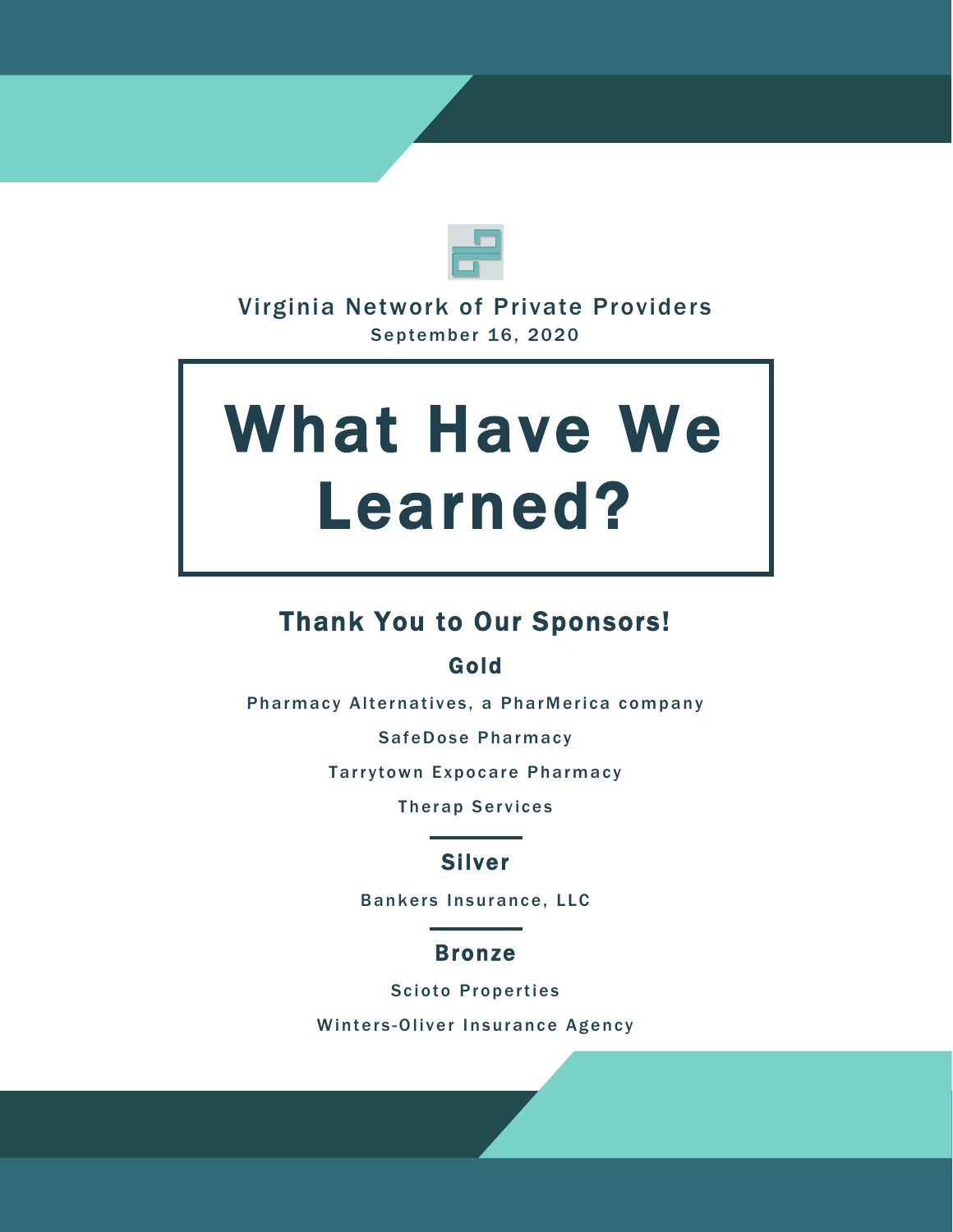| 9:00a  | <b>BYOC(offee) and Visit the Exhibition Area</b><br><b>Welcome &amp; Introduction</b>                                                     |                                                                  |
|--------|-------------------------------------------------------------------------------------------------------------------------------------------|------------------------------------------------------------------|
| 9:45a  | At 30,000 Feet<br>Panel of State Leaders<br>Deputy Secretary Joe Flores, Deputy Director Tammy Whitlock & Legislative Analyst Mike Tweedy |                                                                  |
| 10:45a | <b>Break</b><br>Networking & Exhibition Areas Open                                                                                        |                                                                  |
| 11:00a | <b>Curated Q &amp; A</b><br>With the Panel of State Leaders                                                                               |                                                                  |
| 11:30a | On the Ground - I/DD Services<br><b>Facilitated Discussion</b>                                                                            | On the Ground - BH Services<br><b>Facilitated Discussion</b>     |
| 12:30p | Lunch<br>Networking and Exhibition Areas Open                                                                                             |                                                                  |
| 1:15p  | The Future for I/DD Services<br>Heather Norton/Ann Bevan<br>Opportunity for Q&A                                                           | The Future for BH Services<br>Alyssa Ward<br>Opportunity for Q&A |
| 2:15p  | <b>Plenary Session</b><br>Dr. Daniel Carey, Secretary of Health and Human Resources                                                       |                                                                  |
| 2:45p  | <b>Break</b><br>Networking & Exhibition Areas Open                                                                                        |                                                                  |
| 3:00p  | <b>What Have We Learned?</b><br>Ray Ratke, Executive Director of LFSVA & Panel of Facilitators for Q&A                                    |                                                                  |
| 3:45p  | Where Do We Go From Here?<br>Policy Priorities for 2021                                                                                   |                                                                  |
| 4:15p  | Closing                                                                                                                                   |                                                                  |

## Mark your calendars for next year:

## October 13-14, 2021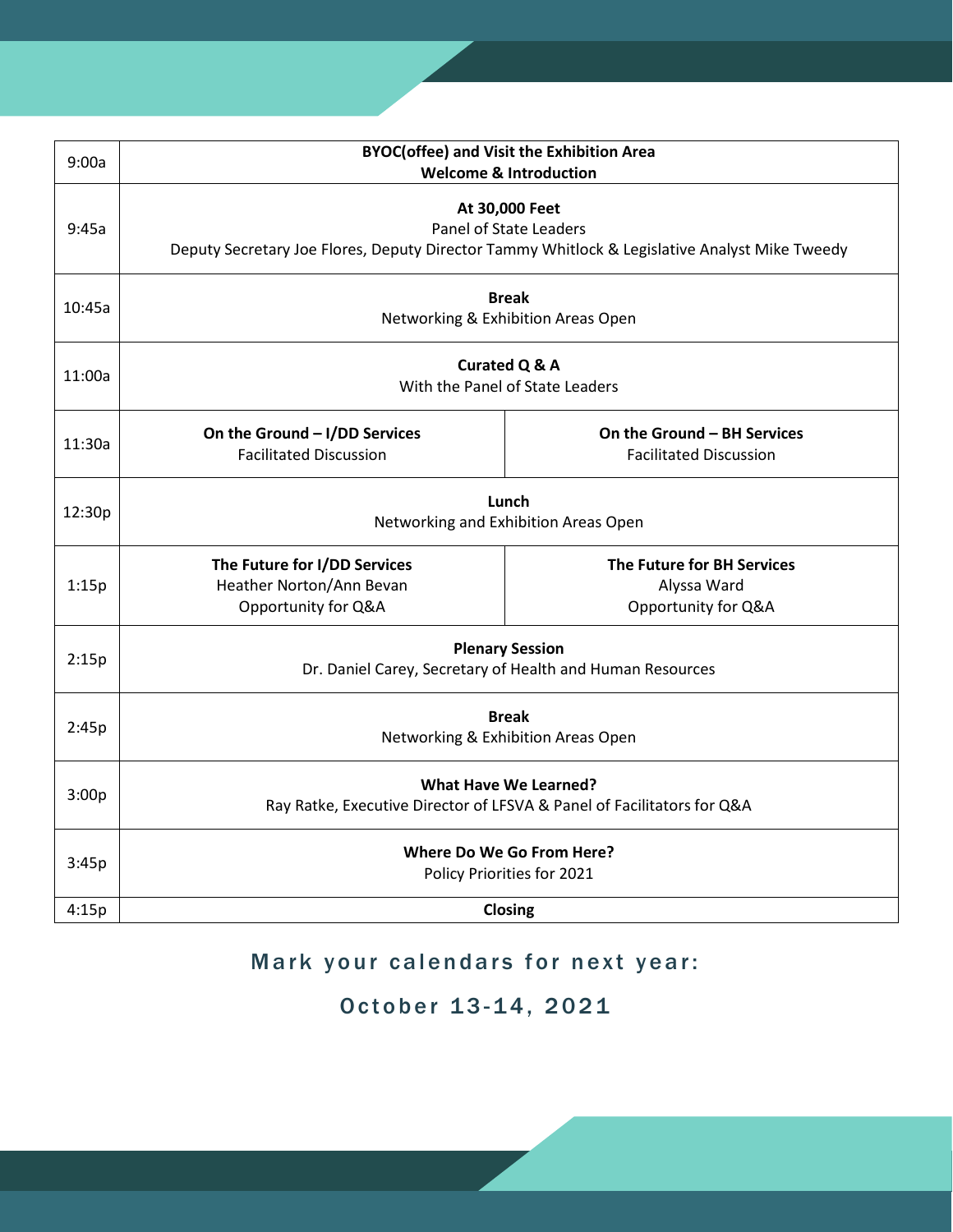## Speaker Bios



#### Ann Bevan

As the Director of the Division for High Needs Supports at the Department of Medical Assistance Services, Ann Bevan oversees the policy and operations related to services provided to those with developmental disabilities as well as a new program under the 1115 waiver that will, upon approval, provide housing and employment supports to eligible Medicaid recipients. Ann has more than 30 years of experience working with individuals with disabilities in a variety of settings including case management, residential, day support, hospice, behavioral health, substance abuse and crisis services in the [public and private sectors. Prior to moving to DMAS, she worked with a private provider for 14 years where she was charged with oversight of all programs in Virginia to include all IDD day and residential, TDO, crisis stabilization, and short-term co-occurring residential treatment programs.



#### Daniel Carey

Daniel Carey, M.D., MHCM, was appointed Secretary of Health and Human Resources by Governor Ralph Northam in January 2018. Prior to his appointment, Dr. Carey worked for over 20 years as a cardiologist in Lynchburg and served as Senior Vice President and Chief Medical Officer of Centra, where his

responsibilities included information technology services, patient quality and safety efforts, performance improvement initiatives, and functions of the medical staff at Centra's 3 acute care facilities. Dr. Carey received his M.D. degree from Harvard Medical School, and his Master of Health Care Management degree from the Harvard T.H. Chan School of Public Health.



#### Joe Flores

Joe was appointed Deputy Secretary of Finance in January 2018. He conducts research and analysis to inform strategic advice and budgetary guidance to the Governor and Secretary of Finance on a range of fiscal policy issues especially those related to Health and Human Resources (HHR). Joe is currently

heading up efforts to identify, monitor, track, and provide counsel on expenditures from federal stimulus bills to address the impact of COVID-19 in Virginia. He helped lead Governor Northam's successful Medicaid expansion efforts that included strategic planning, policy design, fiscal analysis, stakeholder engagement, legislative negotiations, and communications. Joe previously served as Deputy Secretary of HHR for Governor Terry McAuliffe.



#### Heather Norton

Heather Norton, Assistant Commissioner, Developmental Services for the Department of Behavioral Health and Developmental Services has worked in the field of developmental disabilities for the past thirty years. Prior to working at DBHDS, she worked for Chesterfield Community Services Board, and

prior to that in Pennsylvania where she supervised and developed children's behavioral health programs and worked with individuals with developmental disabilities in a variety of capacities.